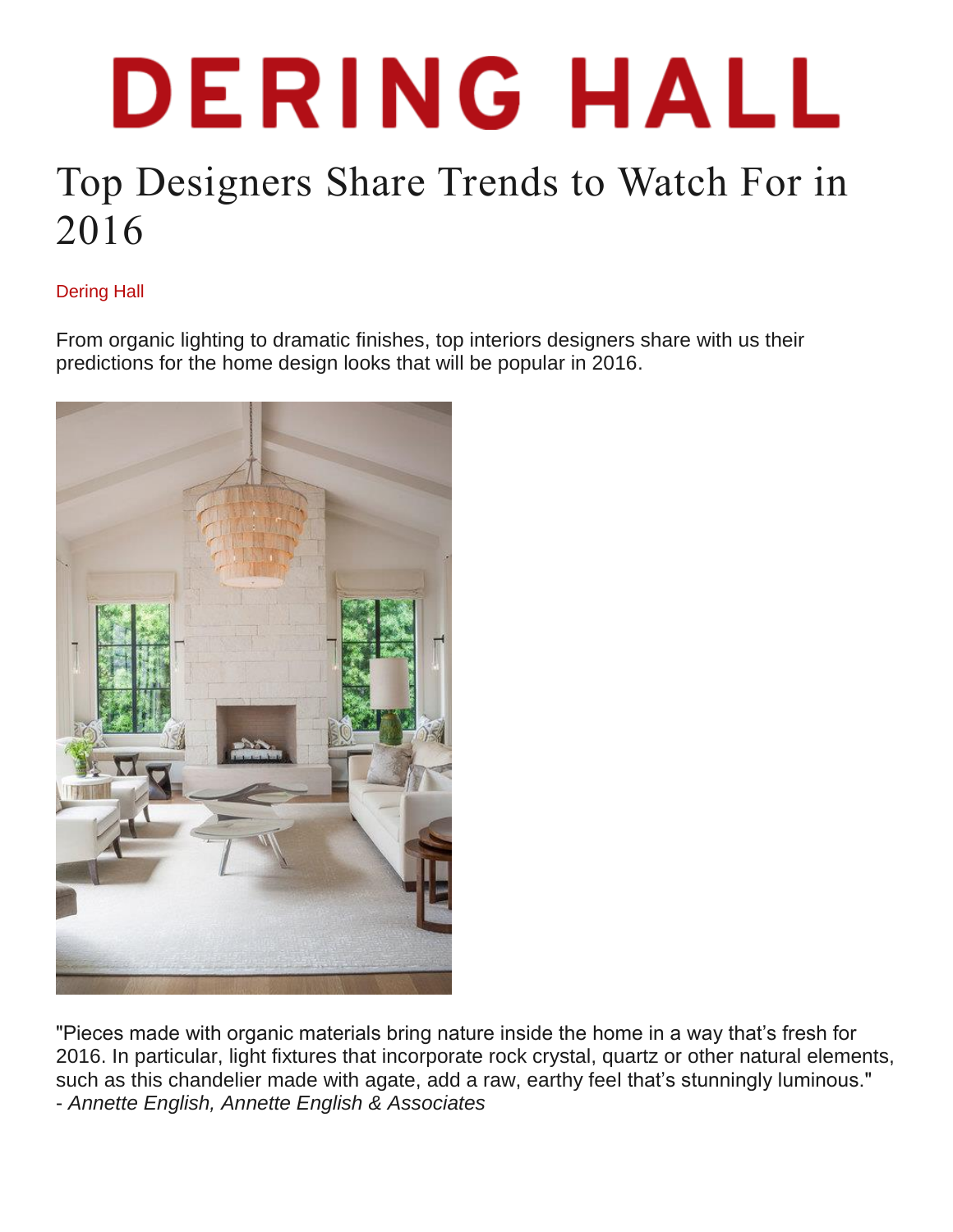

"I'm loving steel windows and doors that are appearing on home exteriors, shower enclosures and elsewhere in the home. The edgy, vintage steel factory windows inset into the tower between this kitchen and dining room add a structural, urban appeal that's undeniably hip in modern homes." -*Ryan Brown, Brown [Design](http://www.deringhall.com/interior-designers/brown-design-group) Group*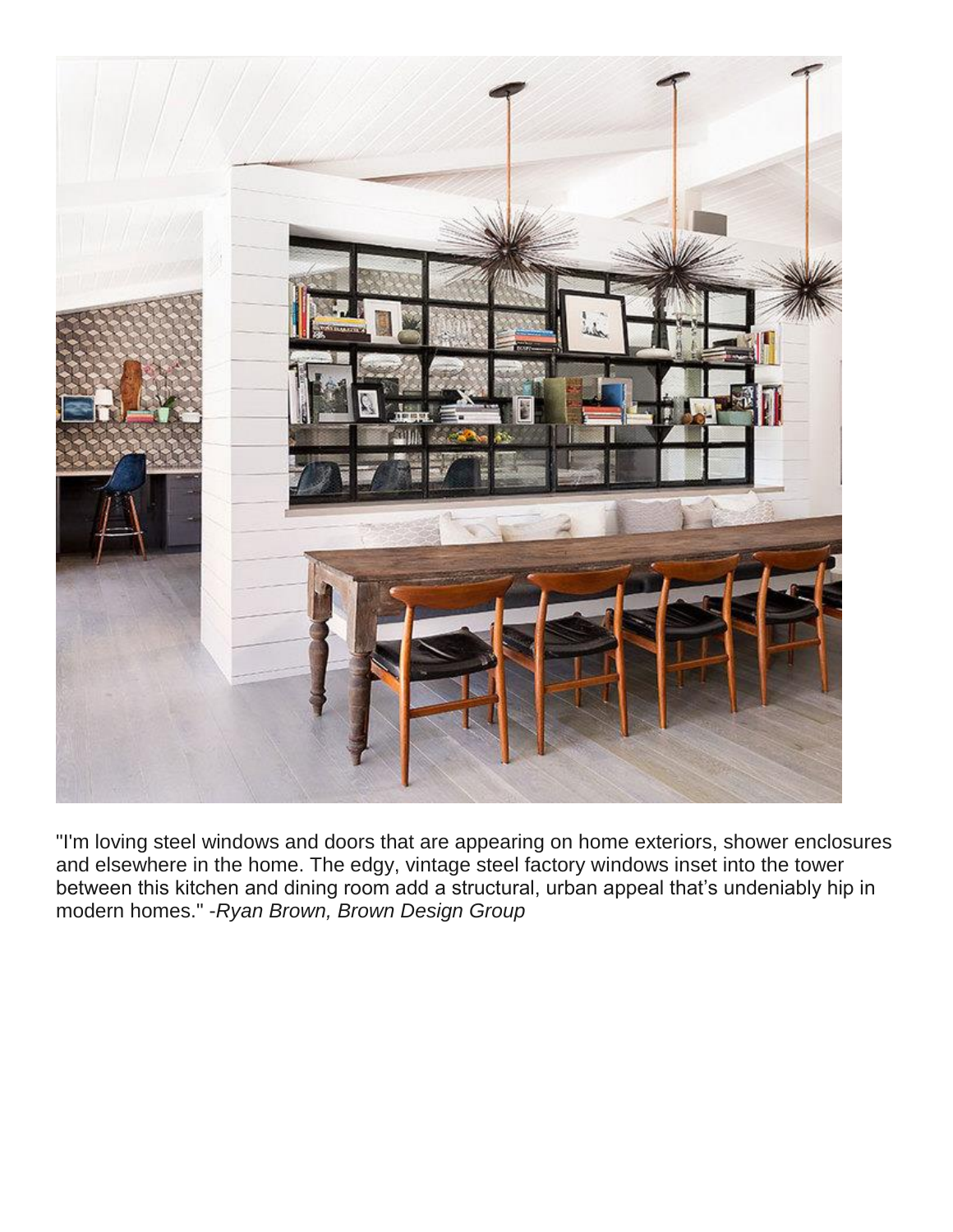

"Natural elements, like branches, leaves and trees, are being mixed with classic geometric forms for a fresh, contemporary feel that envokes a livable luxury." - *[Douglas](http://www.deringhall.com/interior-designers/douglas-design-studio) Design Studio*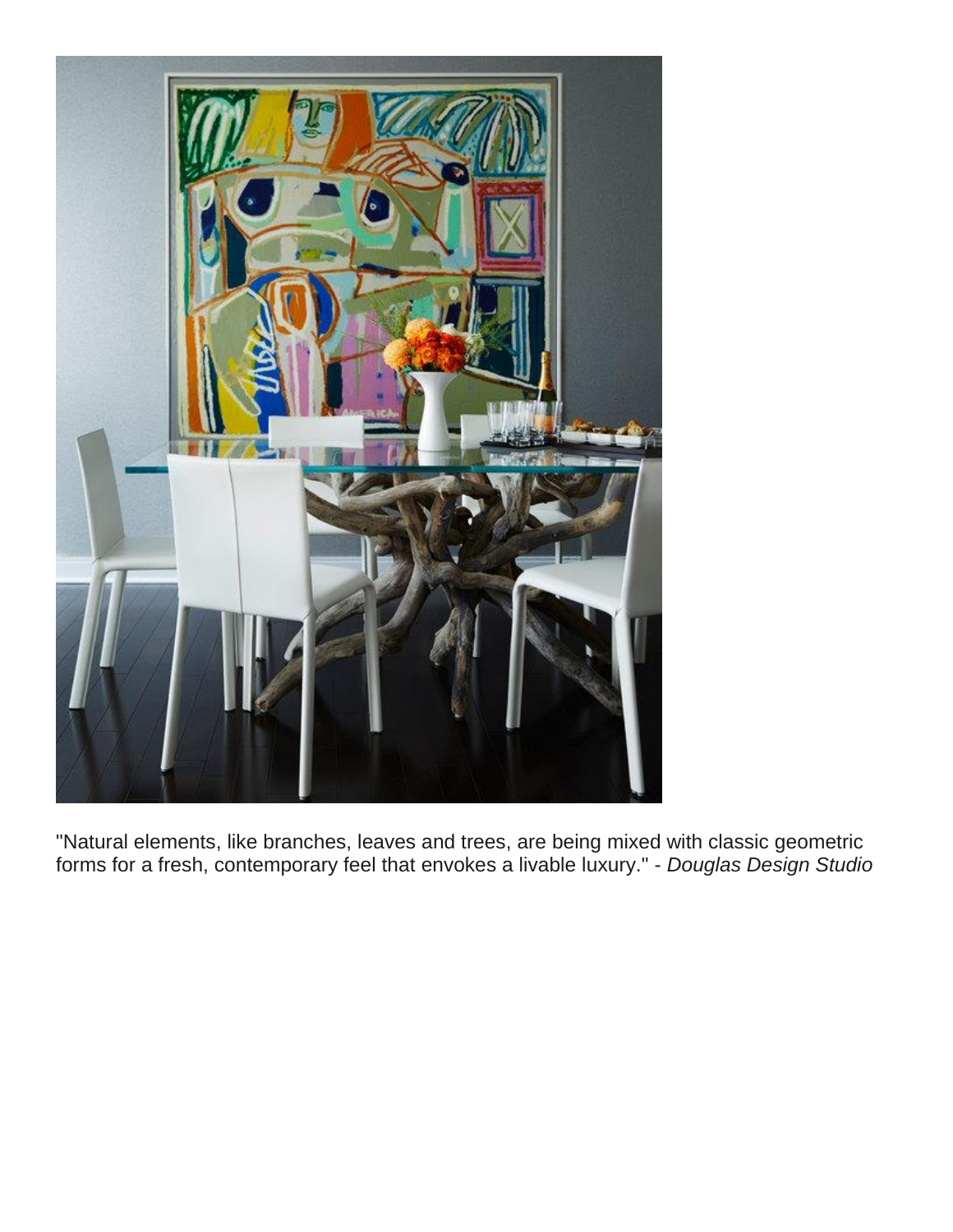

"Natural materials used in dramatic fashion will continue to be a popular trend, like in this bedroom, where the headboard was made from a piece of naturally fallen wood on the property." - *Mark Cutler, Mark Cutler [Design](http://www.deringhall.com/interior-designers/mark-cutler-design)*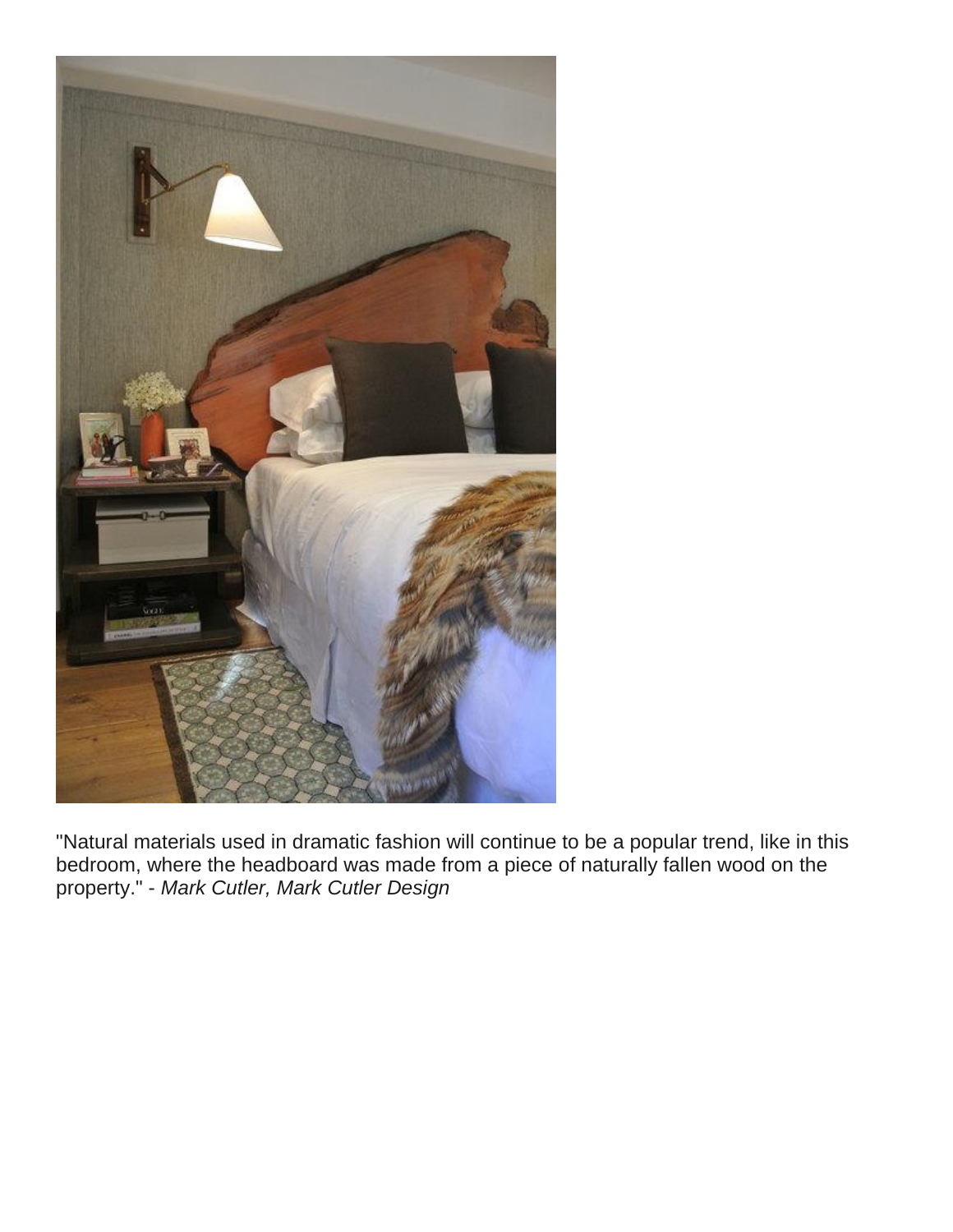

"We're seeing a return to dramatic elegance with polished surfaces and details. This bathroom has it all with Paonazzo marble walls, a burnished cast iron tub, and nickel detailing." - *[Liederbach](http://www.deringhall.com/architects/liederbach-graham-architects) + Graham, Architects*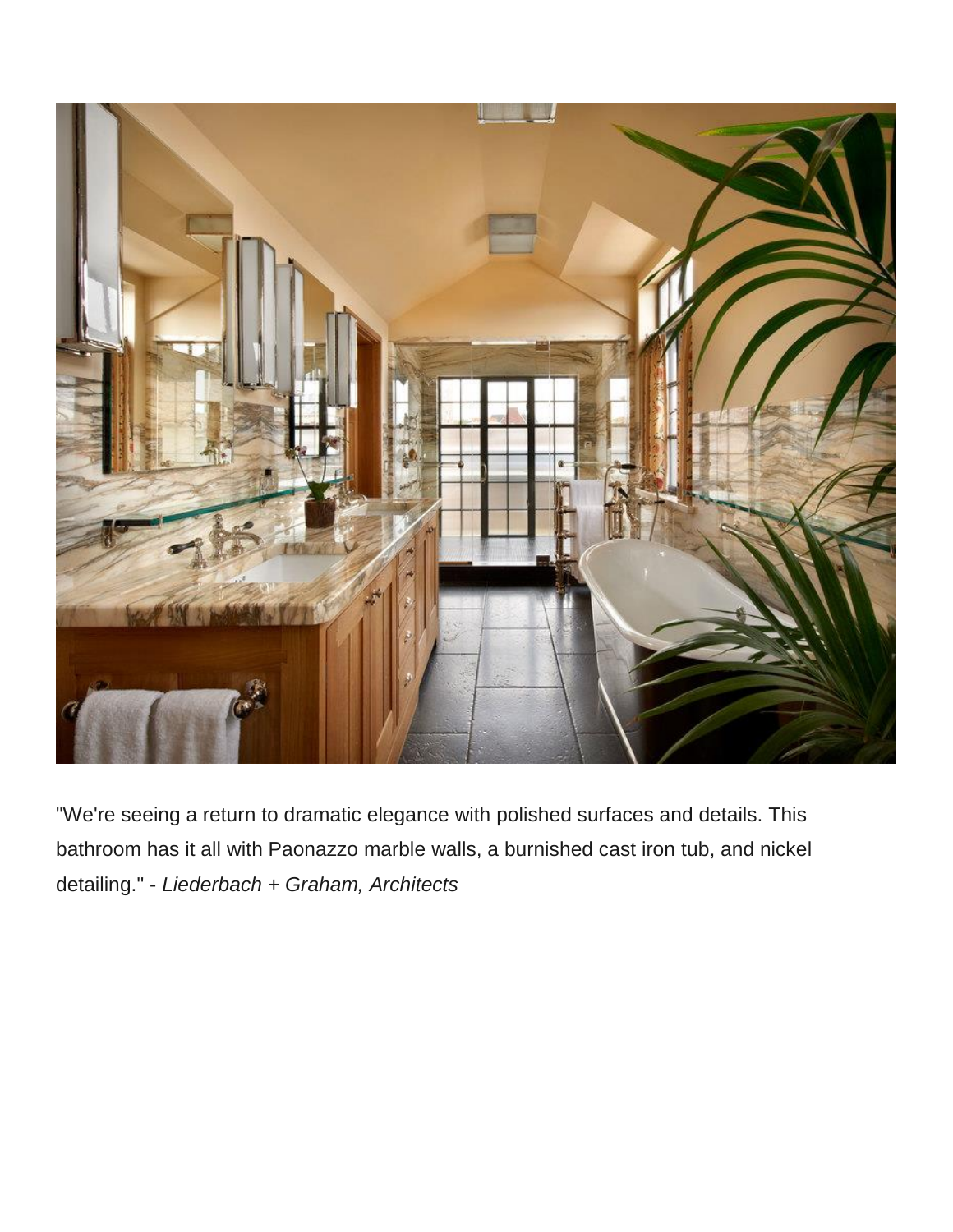

"Decadence will be everywhere! In particular, furnishings gilded, embellished and detailed with finishes that are a mix of textures, high-gloss lacquers and dramatic colors." - *Donna Hall, Donna Mondi [Interior](http://www.deringhall.com/interior-designers/donna-mondi-interior-design) Design*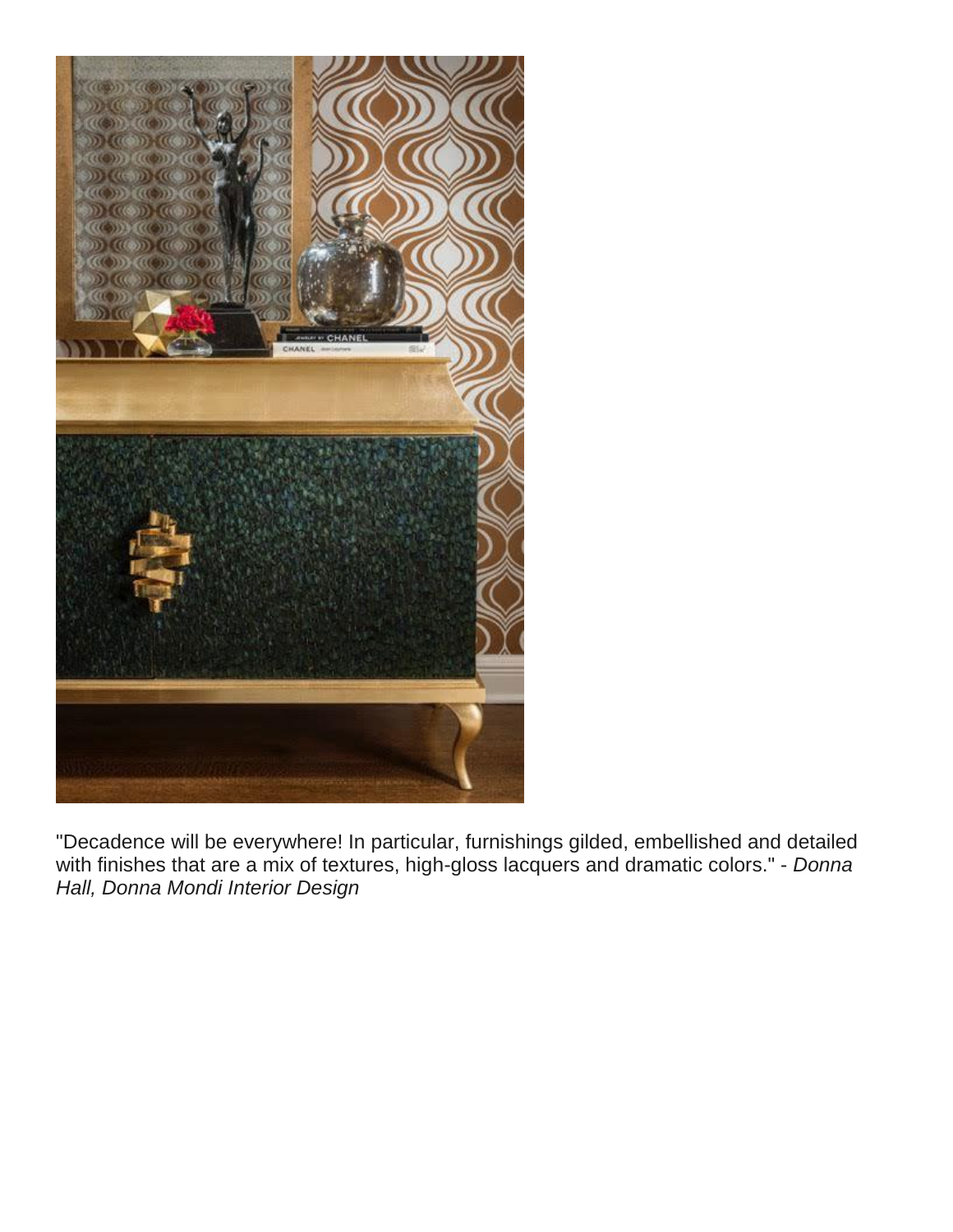

"I see the return of reflective surfaces that have a certain patina. Antique mirror, mercury glass, crackled and bubbled glass effects are in—nothing too perfect or too new looking." - *Gil Walsh, Gil Walsh [Interiors](http://www.deringhall.com/interior-designers/gil-walsh-interiors)*